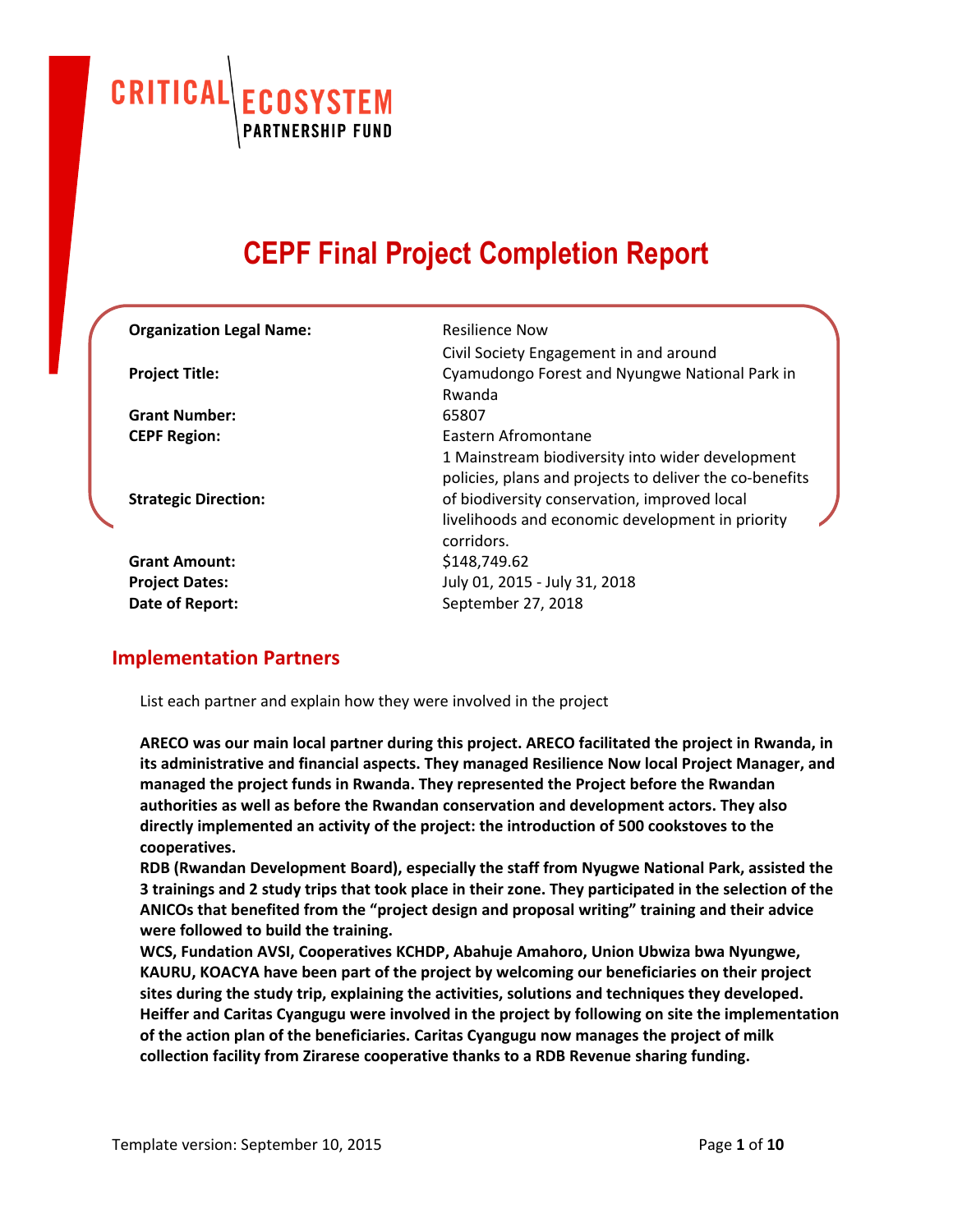#### **Conservation Impacts**

Summarize the overall impact of your project, describing how your project has contributed to the implementation of the CEPF ecosystem profile

**The 2 cooperatives that benefited from our workshops have improved their quality of life by implementing new solutions they learnt during the 2 workshops and study trips (for example: cow breeding in stalls, progressive terrace with fodder plantation, rainwater collection, modern beekeeping, improved cookstoves, intensive gardening, mulching, biogas production). All these solutions contributed to income generation and/ or improvement of quality of life, thus reduced their impact on natural resources. A raise of awareness toward biodiversity conservation occurred, and all members trained are now actively protecting Cyamudongo Forest. Beside individual change of practices, in total around 28 000 USD were leveraged to contribute to the implementation of the cooperatives' common projects (milk collection facility and honey production) as well as Resilience Now's development.**

**The 57 ANICOs (Animateurs de Conservation) of Nyungwe NP were trained in project design and proposal writing. They are now able to build projects for biodiversity conservation and community development in Cyamudongo Forest and Nyungwe National Park, in close partnership with the communities living around the park.**

| <b>Impact Description</b>                                                                                                                                                                                   | <b>Impact Summary</b>                                                                                                                                                                                                                                                                                                                                                                                                                                                                                                                                                                                                                                                                                     |
|-------------------------------------------------------------------------------------------------------------------------------------------------------------------------------------------------------------|-----------------------------------------------------------------------------------------------------------------------------------------------------------------------------------------------------------------------------------------------------------------------------------------------------------------------------------------------------------------------------------------------------------------------------------------------------------------------------------------------------------------------------------------------------------------------------------------------------------------------------------------------------------------------------------------------------------|
| Communities living next to the Cyamudongo<br>Forest and Nyungwe National Park reduce their<br>impact on natural resources, thus preserving<br>biodiversity habitats. They improve their quality<br>of life. | The 2 cooperatives that benefited from our workshops<br>have improved their quality of live by implementing<br>new solutions they've learnt during the study trips (for<br>example: cow breeding in stalls, progressive terrace<br>with fodder plantation, rainwater collection, modern<br>beekeeping, improved cookstoves, intensive gardening,<br>mulching, biogas production). All these solutions<br>contributed to income generation and / or the<br>improvement of quality of life, thus reducing the<br>communities' impacts on natural resources. A raise of<br>awareness toward biodiversity conservation occurred,<br>and all members trained are now actively protecting<br>Cyamudongo Forest. |
| Environmental actors in Rwanda have the<br>capacity to carry out lasting projects for the<br>Cyamudongo Forest and Nyungwe National<br>Park biodiversity conservation.                                      | The 57 ANICOs (Animateurs de Conservation) in<br>Nyungwe NP were trained in "Project Design and<br>Proposal Writing". They are now able to build projects<br>for community development and biodiversity<br>conservation in Cyamudongo Forest and Nyungwe<br>National Park, in strong partnership with the<br>communities living around the park. However, this<br>impact is hard to evaluate today since no project has<br>been implemented yet.                                                                                                                                                                                                                                                          |

Planned Long-term Impacts - 3+ years (as stated in the approved proposal)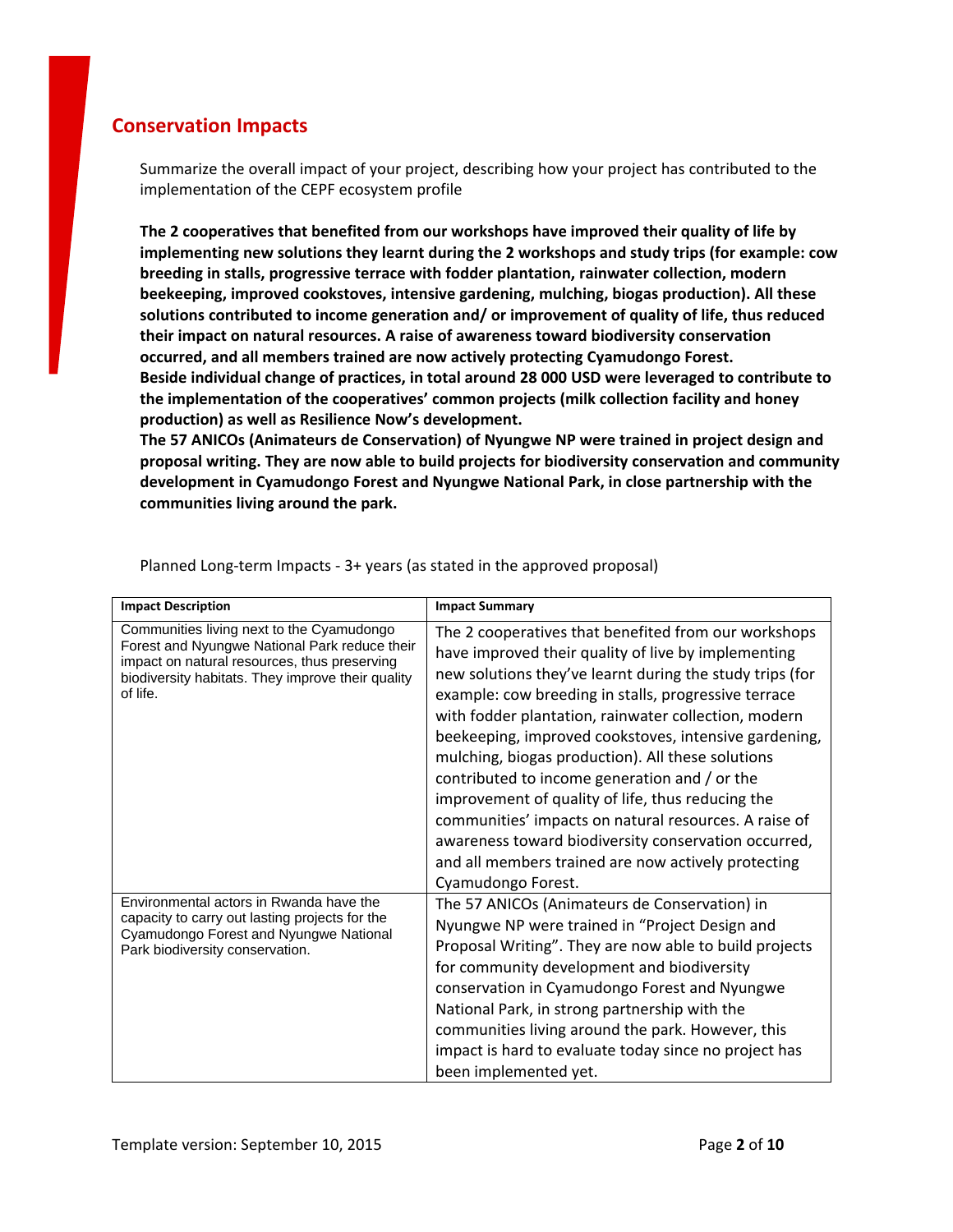| Platified Silon-term impacts - I to 5 years (as stated in the approved proposal) |                                                         |
|----------------------------------------------------------------------------------|---------------------------------------------------------|
| <b>Impact Description</b>                                                        | <b>Impact Summary</b>                                   |
| At least 10 local best practices and                                             | Around 90 local practices/ projects have been           |
| technologies which reduce pressure on                                            | identified, localized and shared to other Rwandan and   |
| natural resources and alleviate poverty                                          | international stakeholders via an Excel spreadsheet and |
| are identified and disseminated. The                                             | a Google map. Among them, 10 practices have been        |
| project makers implementing them are                                             | selected because of their relevance for the 2           |
| valorized: communication is made about                                           | cooperatives trained. These projects/solutions have     |
| their work.                                                                      | been visited and were part of our study trip. When      |
|                                                                                  | possible, we communicate about their work even after    |
|                                                                                  | the project is completed.                               |
| Two local communities living next to the                                         | The last field visits showed that most of the           |
| Cyamudongo Forest adopt best practices                                           | engagements taken by the cooperatives' members          |
| or technologies in the field of agriculture,                                     | were kept. They improved their quality of life by       |
| energy and income generation. The new                                            | implementing new solutions they've learnt during the    |
| practices or technologies both reduce                                            | study trip (cow breeding in stalls, progressive terrace |
| their poverty and their pressure on natural                                      | with fodder plantation, rainwater collection, modern    |
| resources.                                                                       | beekeeping, improved cookstoves, intensive gardening,   |
|                                                                                  | mulching, biogas production). All these solutions       |
|                                                                                  | contributed to income generation and/ or improvement    |
|                                                                                  | of their quality of life. They also all reduced their   |
|                                                                                  | pressure on natural resources.                          |
| community conservation facilitators                                              | The 57 ANICOs of Nyungwe NP were trained in "Project    |
| (ANICO) of the Cyamudongo Forest and                                             | Design and Proposal Writing". They have learnt to       |
| Nyungwe National Park are strengthened                                           | design a project taking into account the local          |
| in their capacities to work with                                                 | community needs, as well as to build a budget and a     |
| communities in environmental                                                     | chronogram in order to apply for funds. They've learnt  |
| sensitization and project writing.                                               | different tools for community work. They are now able   |
|                                                                                  | to design projects for community development and        |
|                                                                                  | biodiversity conservation in Cyamudongo Forest and      |
|                                                                                  | Nyungwe National Park working in close partnership      |
|                                                                                  | with the communities living around the park.            |
| At least 4 Rwandan environmental actors                                          | 4 Rwandan actors (from local NGOs, the park staff and   |
| are strengthened in their capacities to                                          | the administration of the sector) have benefited from   |
| work with communities and know how to                                            | Resilience Now 's experience about community work.      |
| introduce new practices or technologies.                                         | They've witnessed, but also practiced and facilitated   |
|                                                                                  | workshop activities, and were initiated to Resilience   |
|                                                                                  |                                                         |
|                                                                                  | Now methodology to introduce lasting change. Chances    |
|                                                                                  | are they will use these tools in their everyday work.   |

Planned Short-term Impacts - 1 to 3 years (as stated in the approved proposal)

Describe the success or challenges of the project toward achieving its short-term and long-term impact objectives

**Our initial assumption, that our methodology for change can spread solutions that improve livelihoods, turned to be confirmed. The last field visits in July and August 2018 showed that members of the cooperatives trained have changed practices at an individual level. Very few materiel was provided (except for cookstoves and some beekeeping material), the solidarity between members, the use of microcredit and people's ingenuity were sufficient to produce a sustainable change in**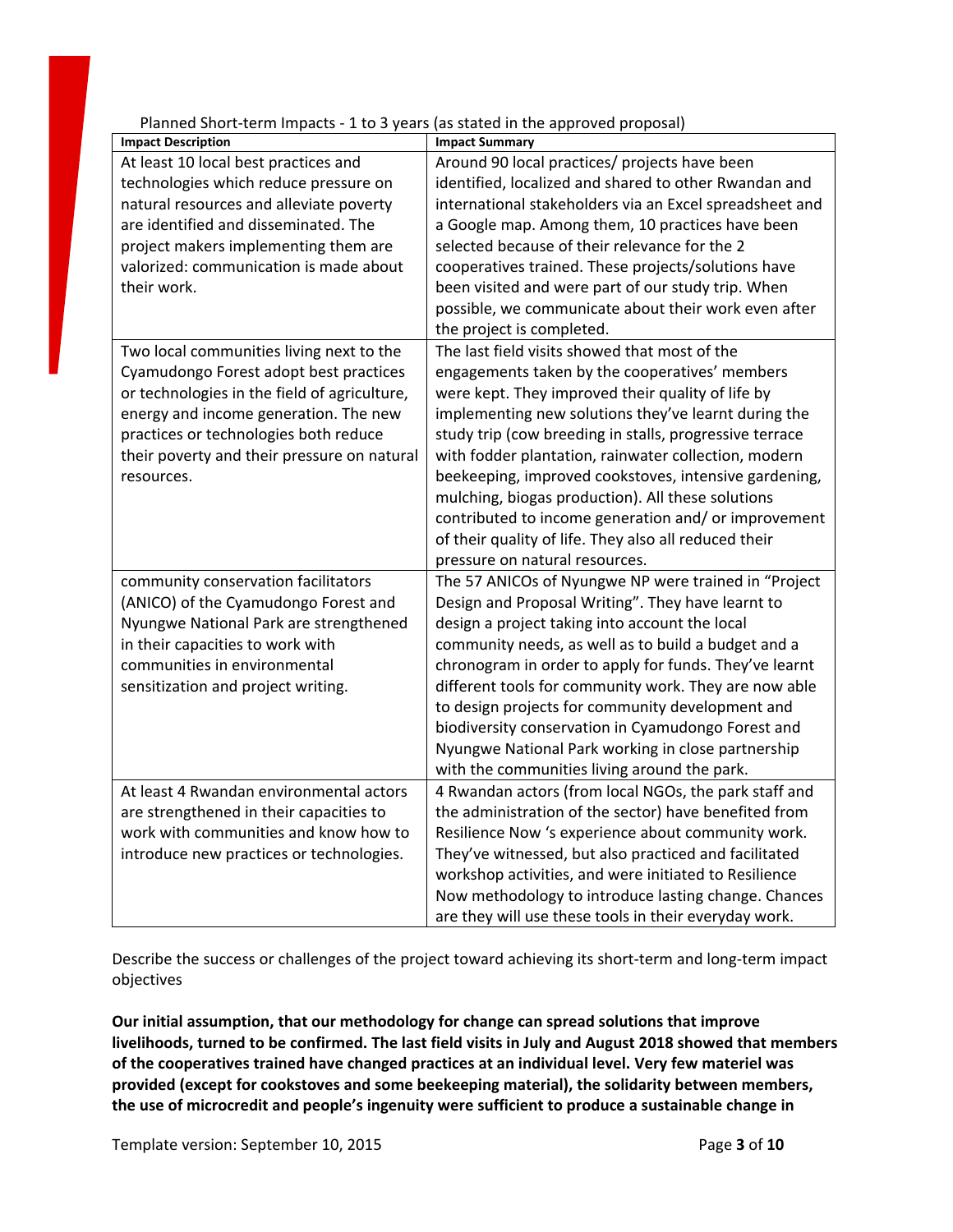**practices. We also observed a percolation effect with the adoption of new techniques / solutions by non-direct beneficiaries (neighbors). Small successful projects were also valorized during the project by receiving visitors and through communication about their work.**

**Strengthening the capacity of local actors has been done thought a training of the 57 ANICOs (Animateurs de Conservation) in Nyungwe NP in "Project Design and Proposal Writing". Plus, several local conservation professionals were introduced to our methodology. However, we would need a long-term hindsight to evaluate the fundraising capacity and project implementation of the ANICOs and conservation professional.**

Were there any unexpected impacts (positive or negative)?

**The training received by the cooperative Zirarese led to an unexpected output: the solidarity created** during the training led to the creation of the 1st health care system for cows in the country. Members **trained went beyond their engagements and became pioneers!**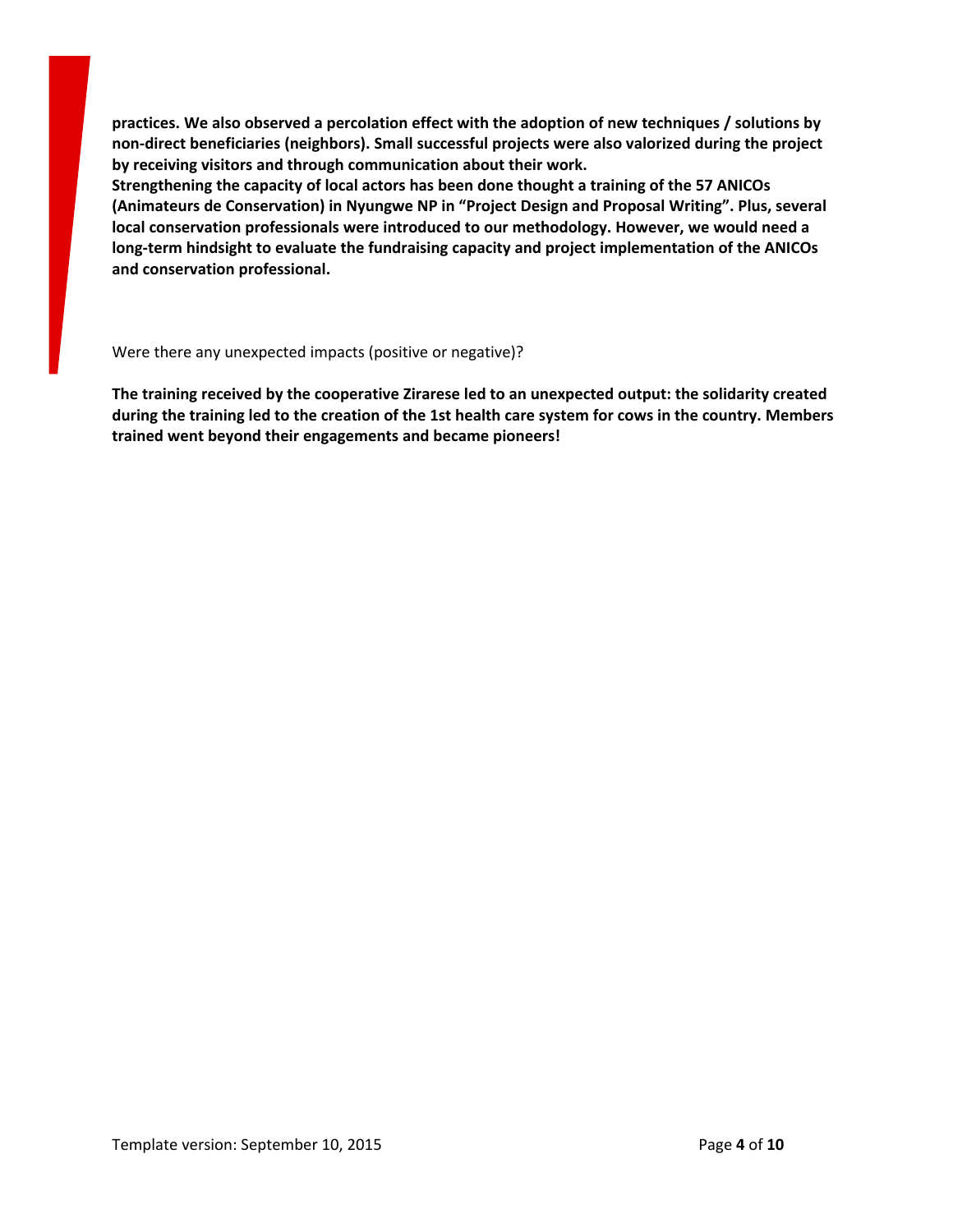## **Project Components and Products/Deliverables**

|                | Component                                        | <b>Deliverable</b> |                                                                                                                                                                                                                                                 |                                                                                                                                                                                                                                                                      |
|----------------|--------------------------------------------------|--------------------|-------------------------------------------------------------------------------------------------------------------------------------------------------------------------------------------------------------------------------------------------|----------------------------------------------------------------------------------------------------------------------------------------------------------------------------------------------------------------------------------------------------------------------|
| #              | <b>Description</b>                               | #                  | <b>Description</b>                                                                                                                                                                                                                              | <b>Results for Deliverable</b>                                                                                                                                                                                                                                       |
| $\mathbf{1}$   | Mapping of best<br>practices and<br>technologies | 1.1                | Electronic<br>spreadsheet<br>and map                                                                                                                                                                                                            | The Excel spreadsheet of "Best practices and technologies<br>reducing pressure on natural resources in Rwanda in the<br>field of agriculture, energy and income generation" has<br>been completed.<br>Done during 2nd semester 2017                                  |
| $\mathbf{1}$   | Mapping of best<br>practices and<br>technologies | 1.2                | The<br>spreadsheet<br>and the map<br>are<br>disseminated<br>on Resilience<br>Now and its<br>partners'<br>websites and<br>through<br>emailing to<br>the actors<br>working in the<br>field of<br>conservation<br>and<br>development<br>in Rwanda. | The map and spreadsheet have been put on Resilience<br>Now's website. See the Excel spreadsheet and Google<br>map: http://resilience.ngo/?page id=2689⟨=fr<br>They have also been shared with our local partner ARECO<br>and sent to all the contributors in Rwanda. |
| $\overline{2}$ | "Solutions Worth<br>Sharing"<br>workshops        | 2.1                | Two<br>workshops; 60<br>members<br>learn 10<br>practices or<br>technologies                                                                                                                                                                     | The two workshops took place during the 1st semester of<br>2017.                                                                                                                                                                                                     |
| 2              | "Solutions Worth<br>Sharing"<br>workshops        | 2.2                | Two<br>cooperatives<br>have drafted 2<br>action plans<br>for the<br>adoption of<br>best practices<br>and<br>technologies<br>reducing their                                                                                                      | Zirarese (1st cooperative) action plan has been edited and<br>shared with the authorities during the 1st semester of<br>2017.<br>Kopainya (2nd cooperative) action plan has been edited<br>and shared with the authorities in October 2017.                          |

Describe the results from each product/deliverable: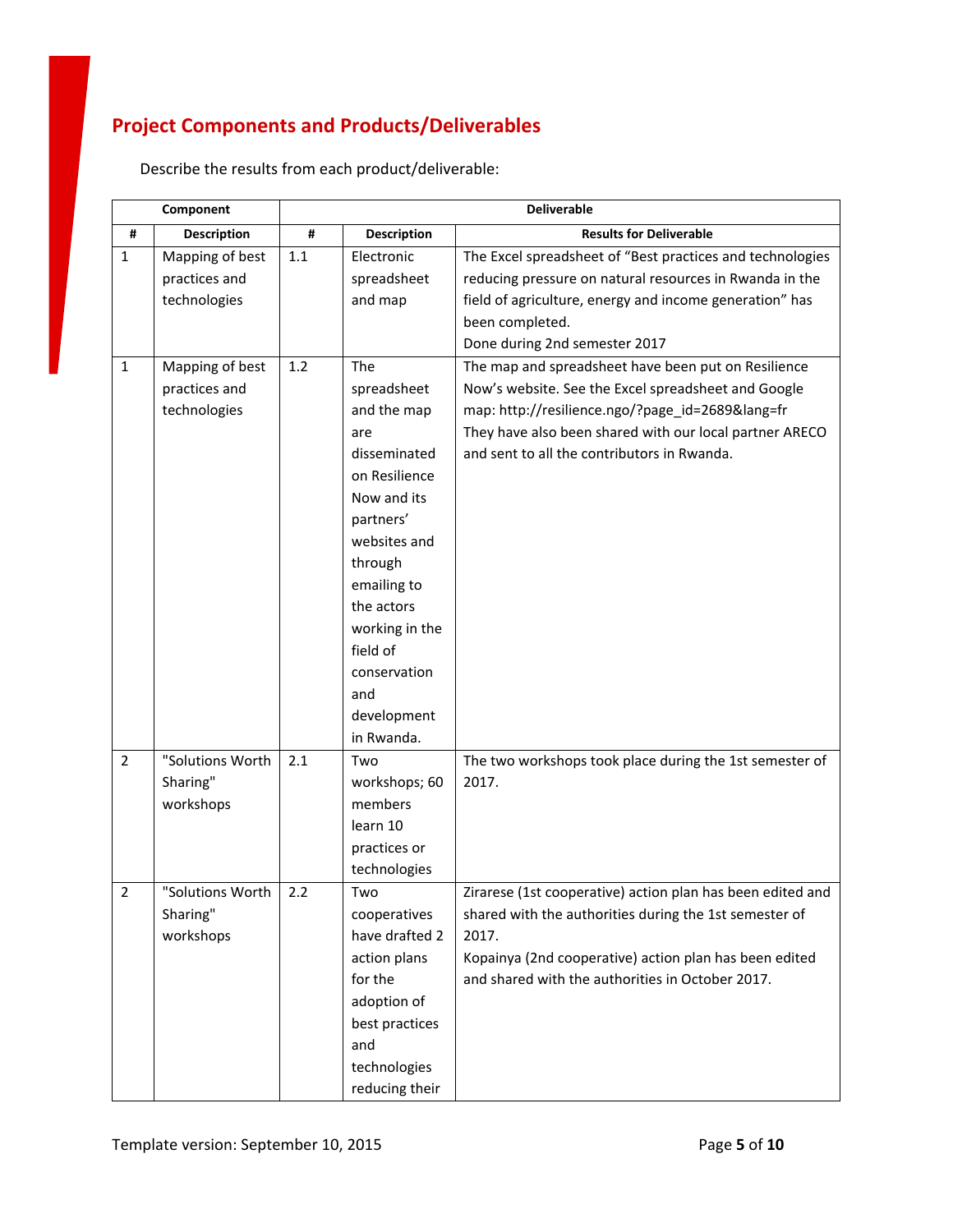| 3              | Action plan<br>implementation                           | 3.1 | pressure on<br>natural<br>resources near<br>Cyamudongo<br>Forest.<br>Cooperatives<br>connected to<br>project<br>makers, who                            | Zirarese (1st cooperative) has been awarded a grant by<br>RDB (Rwandan Development Board) in the framework of<br>its "Revenue Sharing" program. The project of milk<br>collection facility will receive an amount of RWF 15 554                                                                                                                                                                                                                                                                |
|----------------|---------------------------------------------------------|-----|--------------------------------------------------------------------------------------------------------------------------------------------------------|------------------------------------------------------------------------------------------------------------------------------------------------------------------------------------------------------------------------------------------------------------------------------------------------------------------------------------------------------------------------------------------------------------------------------------------------------------------------------------------------|
|                |                                                         |     | are connected<br>to donors;<br>LOIs submitted                                                                                                          | 420 (about USD 18 000). The NGO Caritas-Cyangugu will<br>be the implementing partner in charge of conducting the<br>operations.<br>Kopainya (2nd cooperative) was connected with ARECO<br>to receive 250 improved cookstoves. It received a<br>beekeeping training partially funded by Fondation BNP<br>Paribas.                                                                                                                                                                               |
| 3              | Action plan<br>implementation                           | 3.2 | At least 500<br>families of<br>each 2<br>cooperatives<br>are using<br>improved<br>cookstoves on<br>a regular basis.                                    | 500 cookstoves were introduced in 2017 among relatives<br>of participants of the Resilience Now workshop (Zirarese<br>and Kopainya cooperatives). A specific training was<br>conducted to teach how to use properly the cookstoves.                                                                                                                                                                                                                                                            |
| 4              | Capacity building<br>of local<br>conservation<br>actors | 4.1 | One training is<br>drafted for<br>ANICOs to<br>develop their<br>capacities in<br>Community<br>work<br>(psychology of<br>change) and<br>Project design. | The training in "Project Design and Proposal Writing" for<br>ANICOs has been designed and conducted in Feb, 2018.<br>This training is focused on how to identify a problem,<br>assess the needs, conceive the project, raise funds and<br>apply to the Revenue Sharing Program, as well as how to<br>implement, follow up, evaluate and communicate on the<br>project. A day is dedicated to lessons learnt and<br>exchanges with professionals and ANICOs from the<br>Volcanos National Park. |
| $\overline{4}$ | Capacity building<br>of local<br>conservation<br>actors | 4.2 | One training<br>has 50 ANICOs<br>develop their<br>capacities in<br>Community<br>work<br>(psychology of<br>change) and<br>Project design.               | The training of the 57 Nyungwe ANICOs took place from<br>the 5th to the 9th of February 2018.                                                                                                                                                                                                                                                                                                                                                                                                  |
| 4              | Capacity building                                       | 4.3 | Two study                                                                                                                                              | This study tour has been cancelled, in agreement with the                                                                                                                                                                                                                                                                                                                                                                                                                                      |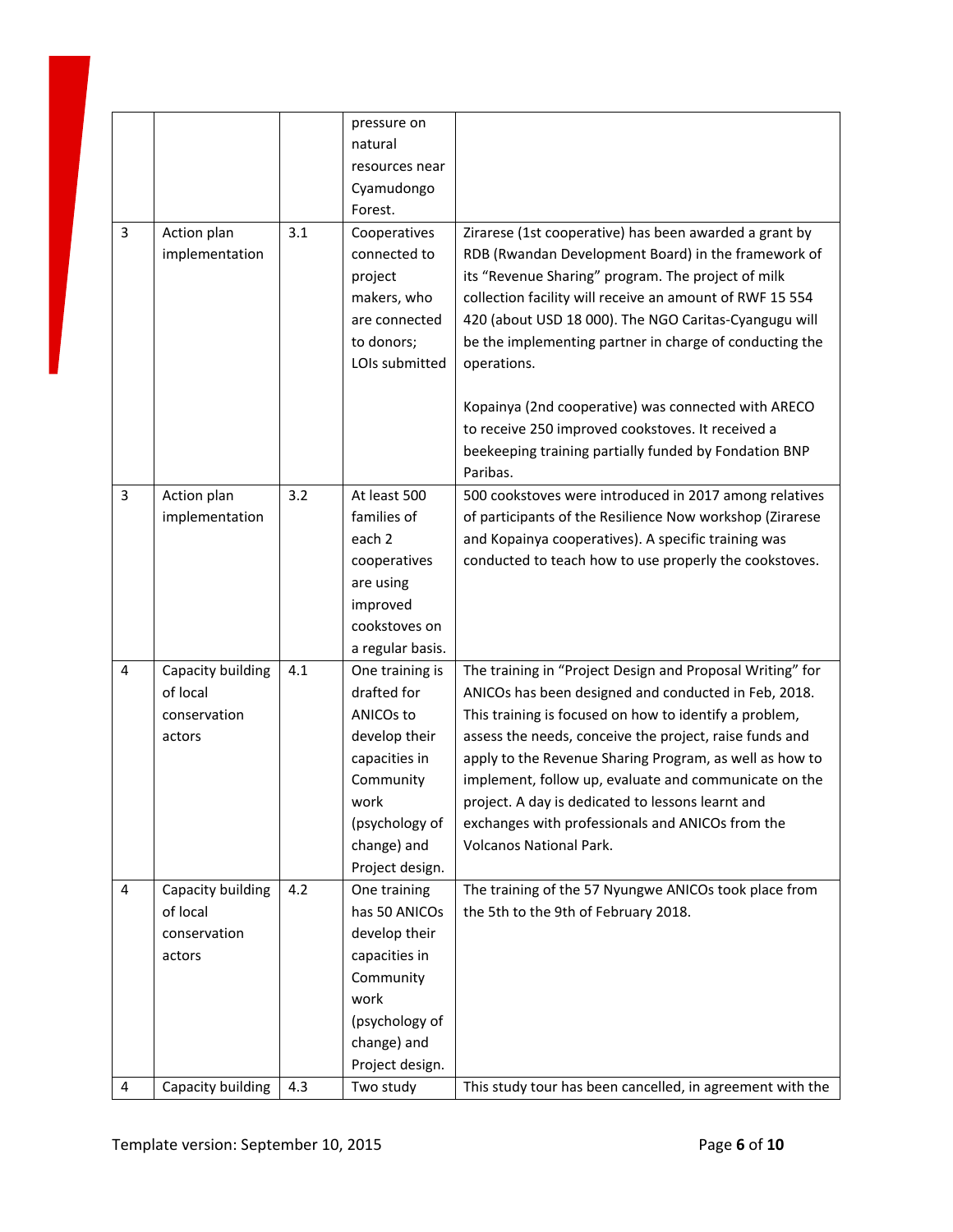|                | of local          |     | tours have 30   | Park authorities, because it has been decided to focus the |
|----------------|-------------------|-----|-----------------|------------------------------------------------------------|
|                | conservation      |     | ANICO's learn   | training on Project Design and Proposal Drafting and to    |
|                | actors            |     | at least 10     | train all ANICOs (57). They still benefitted from peer to  |
|                |                   |     | practices or    | peer exchanges, as guest speakers from Volcano National    |
|                |                   |     | technologies    | Park (one park warden and one ANICO) made the trip in      |
|                |                   |     | reducing the    | order to share their experiences.                          |
|                |                   |     | pressure on     |                                                            |
|                |                   |     | natural         |                                                            |
|                |                   |     | resources       |                                                            |
| $\overline{4}$ | Capacity building | 4.4 | Four            | Done during 1st semester 2017.                             |
|                | of local          |     | environmental   |                                                            |
|                | conservation      |     | local actors    |                                                            |
|                | actors            |     | have co-        |                                                            |
|                |                   |     | facilitated     |                                                            |
|                |                   |     | workshops       |                                                            |
| 5              | Management of     | 5.1 | Signed sub-     | Done in November 2016.                                     |
|                | sub-grant to      |     | grant           |                                                            |
|                | <b>ARECO</b>      |     | agreement       |                                                            |
|                |                   |     | between         |                                                            |
|                |                   |     | Resilience      |                                                            |
|                |                   |     | Now and         |                                                            |
|                |                   |     | ARECO           |                                                            |
| 5              | Management of     | 5.2 | Final technical | The final financial and technical reports have been        |
|                | sub-grant to      |     | and financial   | drafted and are attached.                                  |
|                | <b>ARECO</b>      |     | report from     |                                                            |
|                |                   |     | ARECO           |                                                            |

Please describe and submit any tools, products, or methodologies that resulted from this project or contributed to the results.

#### **Please find attached:**

- **The action plans drafted by the cooperatives (2 action plans)**
- **The projects and solutions visited during the study trips (1 illustrated report)**
- **The outputs of the workshops for both cooperatives (mid-term field visit, 1 illustrated report)**
- **The training booklet for the "Project Design and Proposal Writing" training, that was distributed to the ANICOs.**

#### **Lessons Learned**

Describe any lessons learned during the design and implementation of the project, as well as any related to organizational development and capacity building.

Consider lessons that would inform: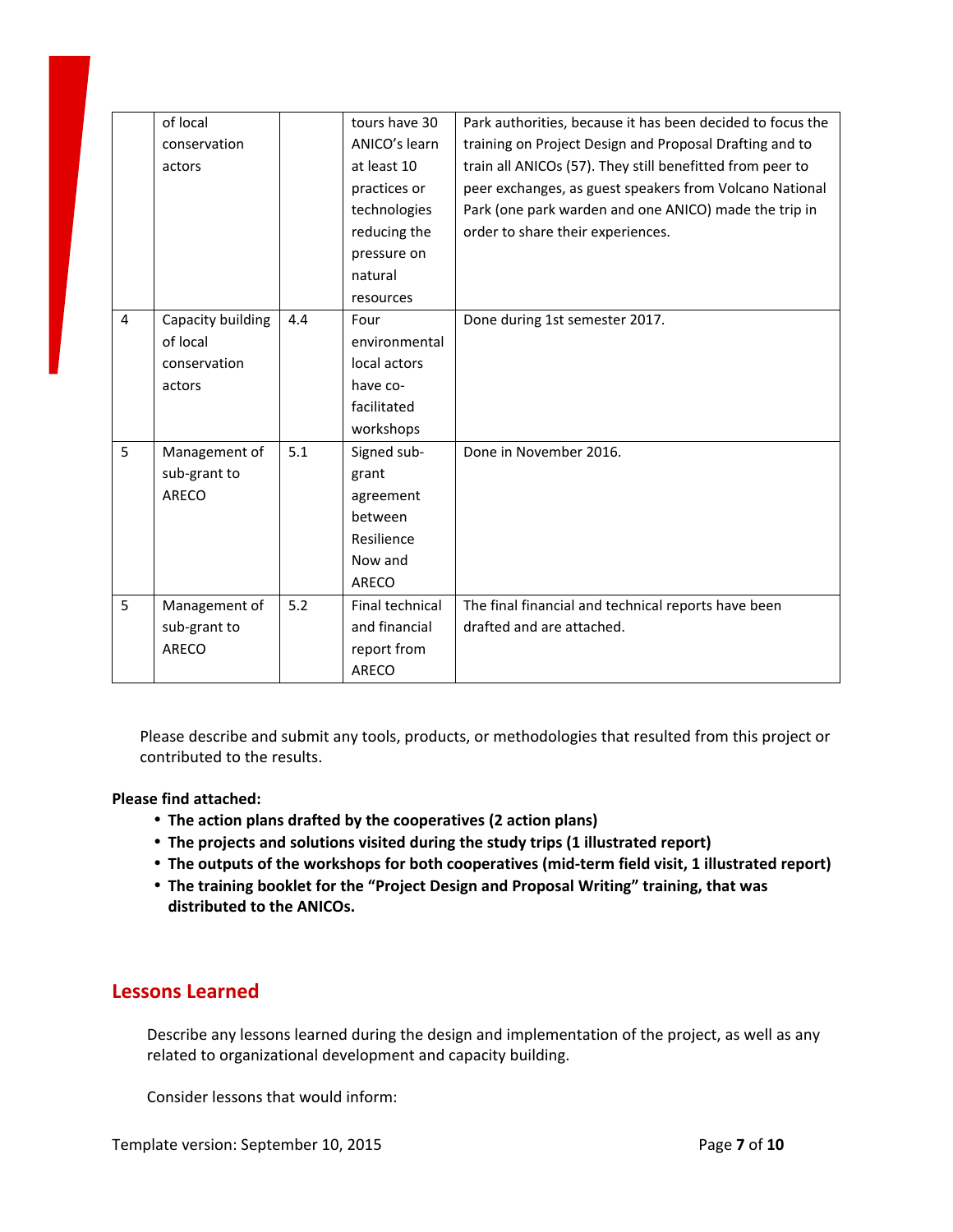- Project Design Process *(aspects of the project design that contributed to its success/shortcomings)*
- Project Implementation *(aspects of the project execution that contributed to its success/shortcomings)*
- Describe any other lessons learned relevant to the conservation community

**This project provided an improvement of the "Solutions worth Sharing" workshop methodology. We have improved the workshop activities by testing new tools. Some activities have disappeared and others have been created to fit best with the cooperatives' profile.**

**We could have involved more the park deputy wardens for the ANICOs training facilitation. Of course, the park deputy wardens had been consulted during the training design. But it's only during the** training that we realized they had all planned to be present during the entire training. We could have **confided them in a more active role during the training itself as they were very enthusiasts. Regarding organizational development, this project helped us to set up administrative and financial** procedures in order to manage funds in this international project. An example is the opening of a USD **account in France to facilitate money transfers and limit currency change losses. Another example is** the creation of a tool to follow our equipment's. This project was also the opportunity to train new **volunteers among Resilience Now members.**

## **Sustainability / Replication**

Summarize the success or challenges in ensuring the project will be sustained or replicated, including any unplanned activities that are likely to result in increased sustainability or replicability.

**Our initial assumption, that our methodology for change can spread solutions that improve livelihoods, turned to be confirmed. The last field visits in July and August 2018 showed that members of cooperative trained have changed practices at an individual level. Very few materiel was provided (except for cookstoves and some beekeeping material), the solidarity between members, the use of microcredit and people's ingenuity were sufficient to produce a sustainable change in practices. We also observed a percolation effect with the adoption of new techniques/solutions by non-direct beneficiaries (neighbors).**

#### **Safeguards**

If not listed as a separate Project Component and described above, summarize the implementation of any required action related to social, environmental, or pest management safeguards

## **Additional Comments/Recommendations**

Use this space to provide any further comments or recommendations in relation to your project or CEPF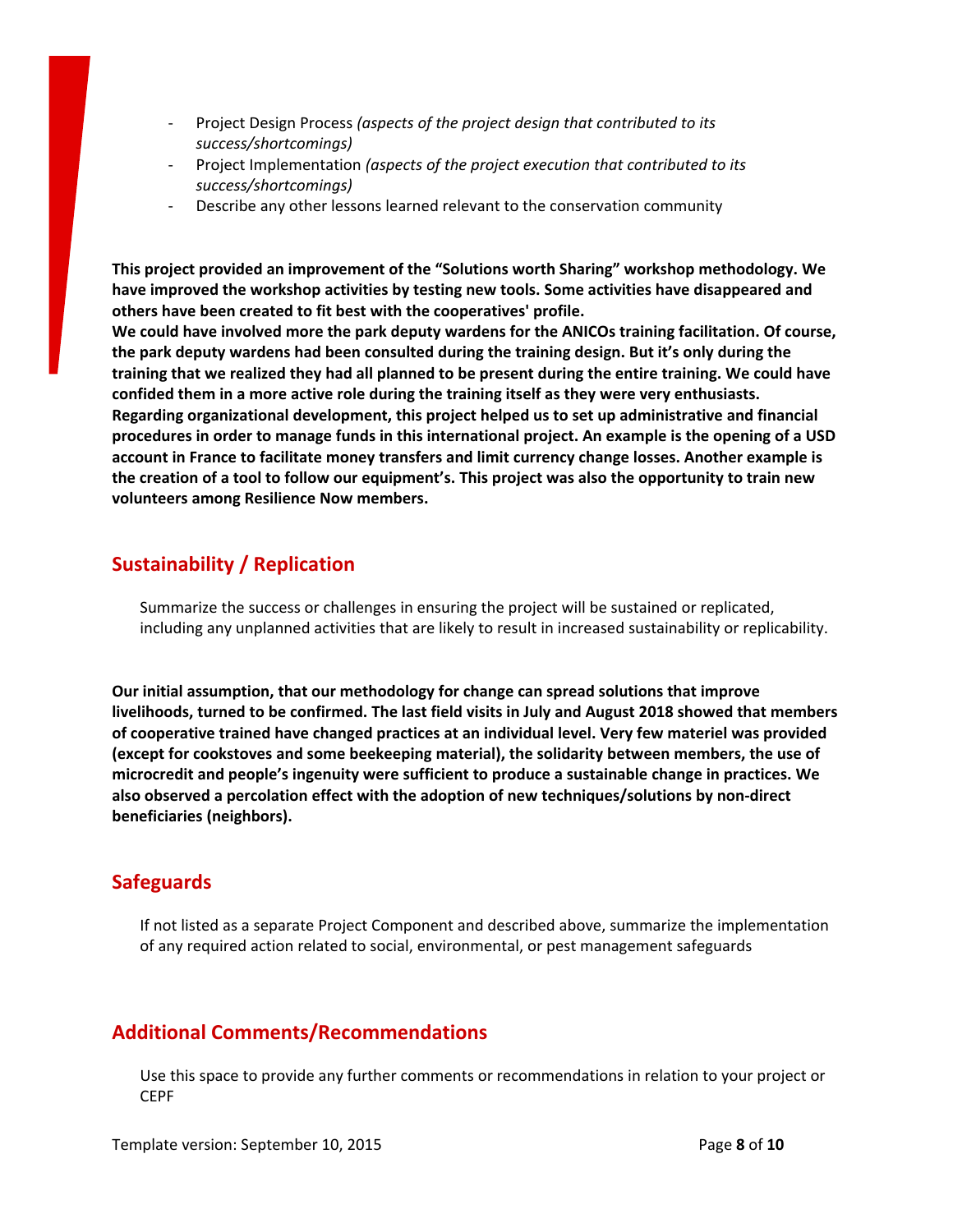**We are very grateful to the CEPF and RIT team for their trust and support. A capacity development project such as this one does not provide for spectacular result. Nonetheless, this type of work may** bring great impact in the long run. We strongly believe in that! The team has been very reactive to our **question and supportive for the few medications required.**

## **Additional Funding**

Provide details of any additional funding that supported this project and any funding secured for the project, organization, or the region, as a result of CEPF investment

**Total additional funding** (US\$) *\$28,000.00*

#### **Type of funding**

*Please provide a breakdown of additional funding (counterpart funding and in-kind) by source, categorizing each contribution into one of the following categories:*

- *A Project Co-Financing (other donors or your organization contribute to the direct costs of this project)*
- *B Grantee and Partner Leveraging (other donors contribute to your organization or a partner organization as a direct result of successes with this CEPF funded project)*
- *C Regional/Portfolio Leveraging (other donors make large investments in a region because of CEPF investm*ent or successes related to this project)

**A Project Co-financing** *(other donors or your organization contribute to the direct costs of the project)* **10000 USD (Foundation BNP)**

**B Grantee and Partner Leveraging** *(other donors contribute to your organization or a partner organization as a direct result of successes with this CEPF funded project)* **18 000 USD (Revenue Sharing)**

#### **C Regional/Portfolio Leveraging** *(other donors make large investments in a region because of successes related to the project)*

**We have recently presented the honey cooperative (Union Ubwiza bwa Nyungwe) to a French private company that was interested in supporting honey production in Rwanda. To be continued…**

#### **Information Sharing and CEPF Policy**

CEPF is committed to transparent operations and to helping civil society groups share experiences, lessons learned, and results. Final project completion reports are made available on our Web site, [www.cepf.net](http://www.cepf.net/), and publicized in our newsletter and other communications.